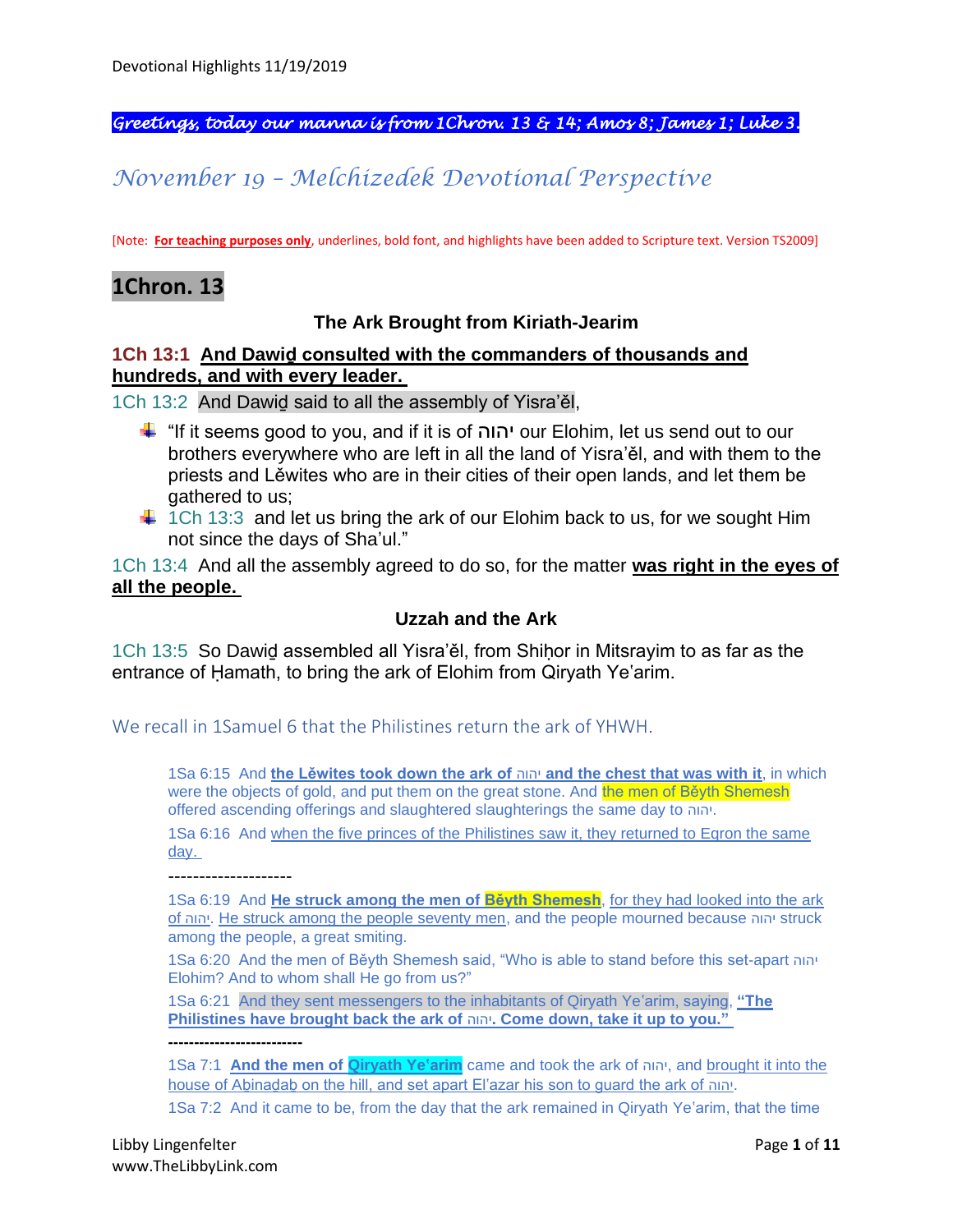increased, **it came to be twenty years**. And all the house of Yisra'ěl lamented after יהוה.

We are at least 20 years later from that point, and the decision is made by David to bring up the ark of YHWH from the house of Abinadab. In the past, we have seen how the improper handling of the ark of YHWH brought sudden death; and we will see this repeat itself with Uzzah.

YHWH had instructed the Aaronic Levitical Priesthood on how the Levites were to carry the ark.

Exo 25:13 "And you shall make poles of acacia wood, and overlay them with gold, Exo 25:14 and shall put the poles into the rings on the sides of the ark, to lift up the ark by them. Exo 25:15 "The poles are in the rings of the ark, they are not taken from it.

1Ch 13:6 And Dawiḏ and all Yisra'ěl went up to Ba'alah, to Qiryath Ye'arim of Yehuḏah, to bring up from there the ark of Elohim, יהוה, who dwells between the kerubim, where the Name is called on.

1Ch 13:7 And they placed the ark of Elohim on a new wagon from the house of Abinadab, and Uzza and Ahyo were leading the wagon.

1Ch 13:8 And Dawiḏ and all Yisra'ěl were playing before Elohim with all their might, and with songs, and with lyres, and with harps, and with tambourines, and with cymbals, and with trumpets.

1Ch 13:9 And when they came to the threshing-floor of Kiḏon, Uzza put out his hand to hold the ark, for the oxen stumbled.

1Ch 13:10 Then the wrath of יהוה burned against Uzza, and He struck him because he put his hand to the ark. And he died there before Elohim.

The celebration turns into mourning. The proper way to transport the ark of the Covenant was not followed and resulted in the death of Uzzah. The instructions for transporting the ark of Elohim had been recorded within the Book of the Law. This was how the Book of the Law functioned; obedience brought blessings; disobedience brought curses and/or death. YHWH was not to blame; poor adherence to His Word was the culprit.

1Ch 13:11 And Dawiḏ was displeased because יהוה had broken out against Uzza, therefore that place is called Perets Uzza, until this day.

Perez-uzza = "breach of Uzza"

1) the place where Uzzah was slain by God for touching the Ark; located close to Jerusalem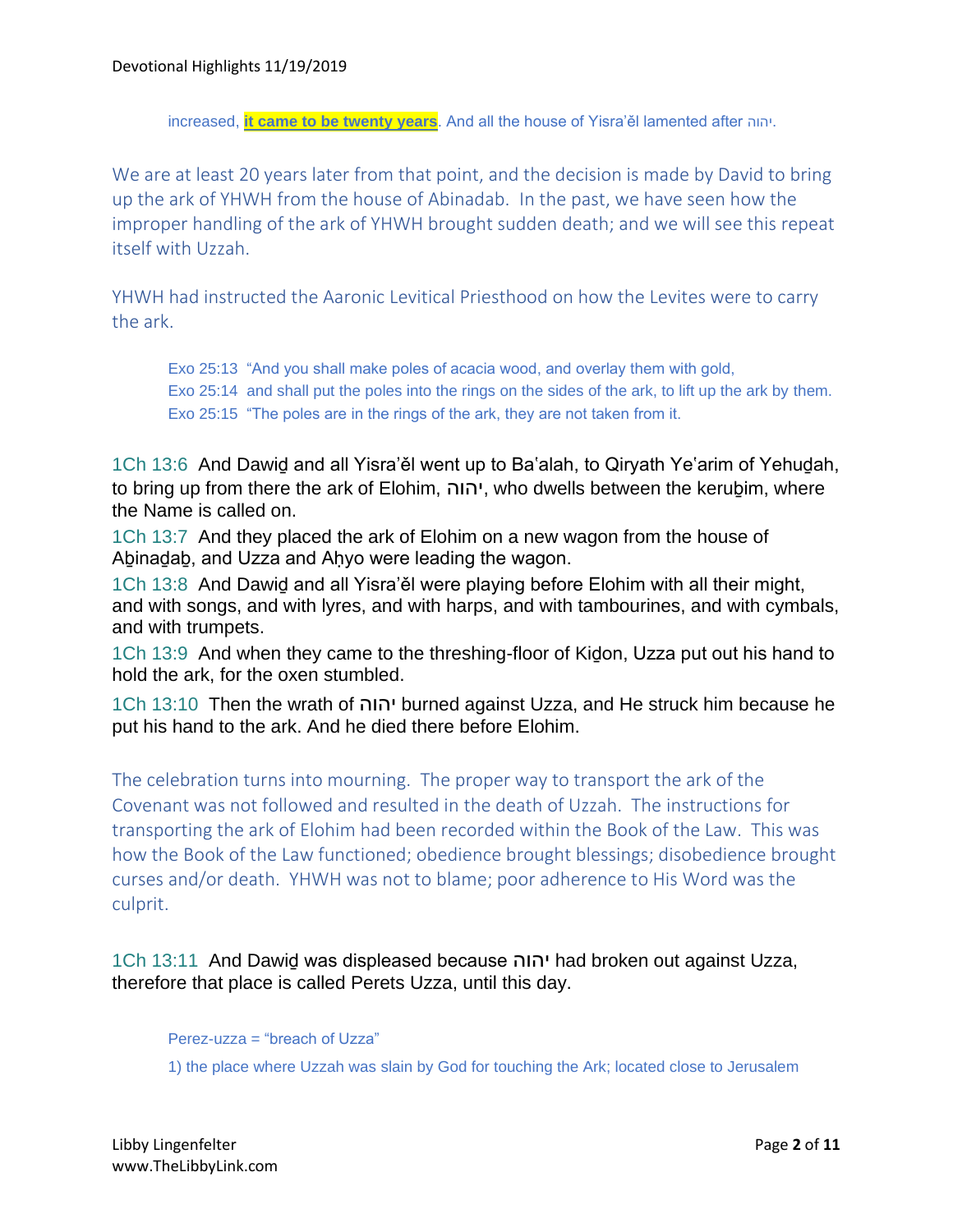1Ch 13:12 And Dawiḏ was afraid of Elohim that day, saying, "How shall I bring the ark of Elohim to me?"

1Ch 13:13 So Dawiḏ did not take the ark with him into the City of Dawiḏ, **but took it aside into the house of Oḇěḏ-Eḏom the Gittite.**

1Ch 13:14 And the ark of Elohim remained with the household of Oḇěḏ-Eḏom in his house **three new** *moons*. And יהוה blessed the house of Oḇěḏ-Eḏom and all that he had.

In previous accounts in 2Samuel, we know that after the ark remained 3 months at the house of Obed-Edom, David decides to bring the ark of YHWH up to the City of David. Again, there is rejoicing but this time the ark was moved with reverence to YHWH.

# **1Chron 14**

David takes on more wives and children in Jerusalem, but prior to this point, he had wives and children in Hebron.

2Sa 3:2 And sons were born to Dawid in Hebron. And his first-born was Amnon by Ahino'am the Yizre'ělitess;

2Sa 3:3 and his second, Kil'aḇ, by Aḇiḡayil the widow of Naḇal the Karmelite; and the third, Abshalom son of Ma'akah, the daughter of Talmai, sovereign of Geshur;

2Sa 3:4 and the fourth, Aḏoniyah son of Ḥaggith; and the fifth, Shephatyah son of Aḇital;

2Sa 3:5 and the sixth, Yithre'am, by Dawiḏ's wife Eḡlah. These were born to Dawiḏ in Ḥeḇron.

### **David's Wives and Children**

**1Ch 14:1** And Ḥiram sovereign of Tsor sent messengers to Dawiḏ, and cedar trees, with stonemasons and carpenters, to build him a house.

1Ch 14:2 And Dawiḏ knew that יהוה had established him as sovereign over Yisra'ěl, for his reign was highly exalted for the sake of His people Yisra'ěl.

1Ch 14:3 And **Dawiḏ took more wives in Yerushalayim**, and Dawiḏ brought forth more sons and daughters.

1Ch 14:4 And **these are the names of his children whom he had in Yerushalayim**: Shammua and Shoḇaḇ, Nathan and Shelomoh,

1Ch 14:5 and Yibhar, and Elishua, and Elpelet,

1Ch 14:6 and Noḡah, and Nepheḡ, and Yaphiya,

1Ch 14:7 and Elishama, and Be'elyaḏa, and Eliphelet.

### **Philistines Defeated**

1Ch 14:8 And when the Philistines heard that Dawiḏ had been anointed sovereign over all Yisra'ěl, all the Philistines went up to seek Dawiḏ. And Dawiḏ heard and went out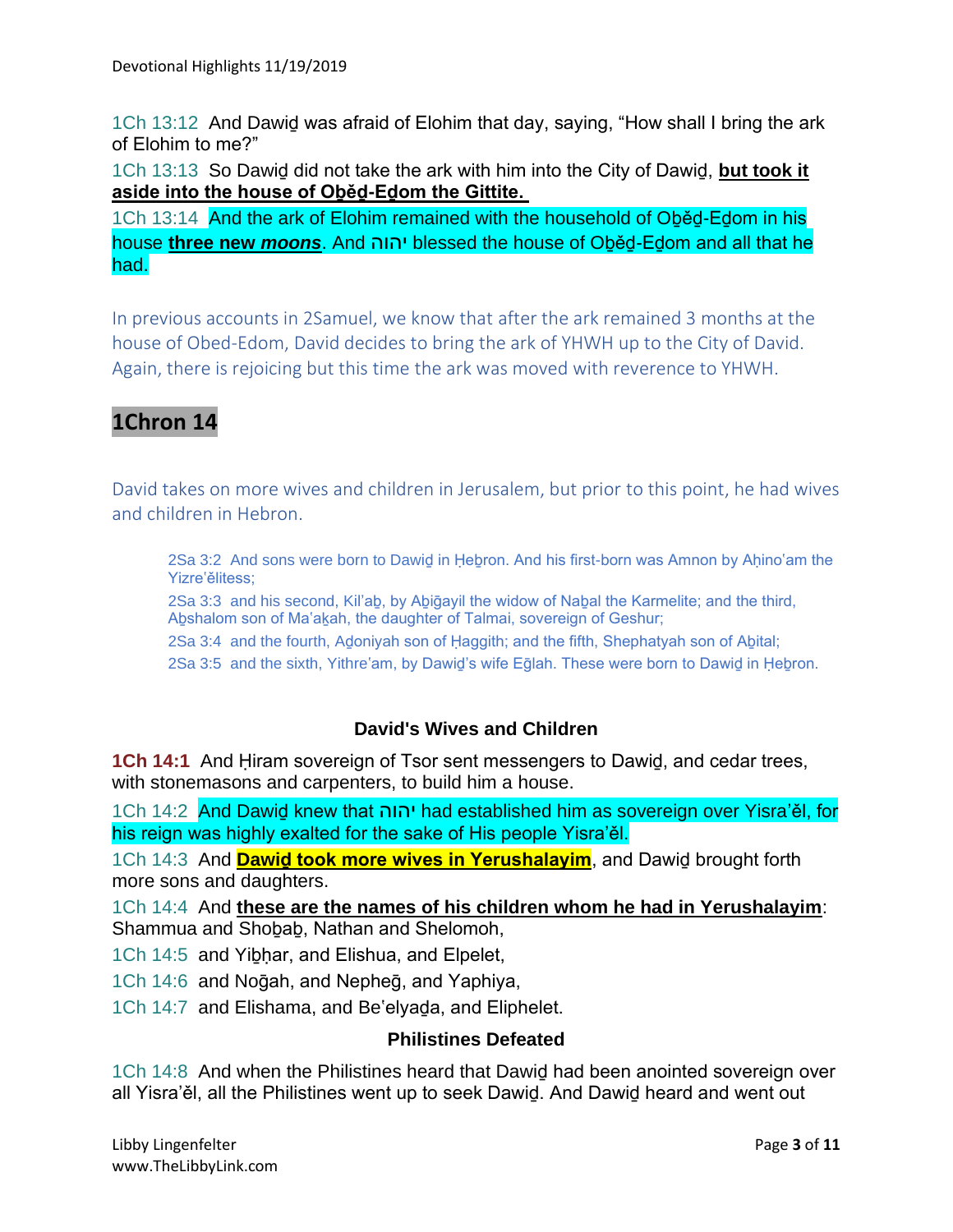against them.

#### 1Ch 14:9 And the Philistines came and made a raid on the **Valley of Repha'im**.

**Ellicott's:** (18) Rephaim.—Translated in [Joshua 15:8,](https://biblehub.com/joshua/15-8.htm) the valley of the giants. It was a fruitful valley, stretching some three miles S. and S.W. from Jerusalem, and only separated from the valley of Hinnom by a narrow ridge. It gave ample room for a large encampment, and its situation is an additional proof that the capture of Jerusalem had already been made, since the Philistines came here "to seek David." They had, however, encamped in the same place at earlier times also (see [2Samuel 23:13\)](https://biblehub.com/2_samuel/23-13.htm).

1Ch 14:10 And Dawid inquired of Elohim, saying, "Do I go up against the Philistines? And shall You give them into my hand?" And יהוה said to him, "Go up, and I shall give them into your hand."

1Ch 14:11 And they went up to Ba'al Peratsim, and Dawiḏ struck them there. Then Dawiḏ said, "Elohim has broken through my enemies by my hand like a breakthrough of water." So they called the name of that place Ba'al Peratsim.

1Ch 14:12 And they left their mighty ones there, so Dawiḏ commanded, and they were burned with fire.

1Ch 14:13 And the Philistines once again made a raid on the valley.

1Ch 14:14 And Dawid again inquired of Elohim, and Elohim said to him, "Do not go up after them. Go around them, and come upon them in front of the mulberry trees.

1Ch 14:15 "And it shall be, when you hear a sound of stepping in the tops of the mulberry trees, then go out to battle, for **Elohim shall go out before you to strike the camp of the Philistines."**

1Ch 14:16 And Dawiḏ did as Elohim commanded him, and they struck the army of the Philistines from Giḇ'on as far as Gezer.

1Ch 14:17 And the name of Dawiḏ went out into all lands, and יהוה put the dread of him upon all nations.

# **Amos 8**

### **The Coming Day of Bitter Mourning**

**Amo 8:1** This is what the Master יהוה showed me, and see, a basket of summer fruit. Amo 8:2 And He said, "Amos, what do you see?" And I said, "A basket of summer fruit." And יהוה said to me,

- $\ddag$  "The end has come upon my people Yisra'ěl, no longer do I pardon them.
- $\ddot$  Amo 8:3 "And the songs of the Hĕkal shall be wailing in that day," declares the Master יהוה," many dead bodies everywhere, thrown into any place – hush!"

Amo 8:4 Hear this, you who are swallowing up the needy, to do away with the poor of the land,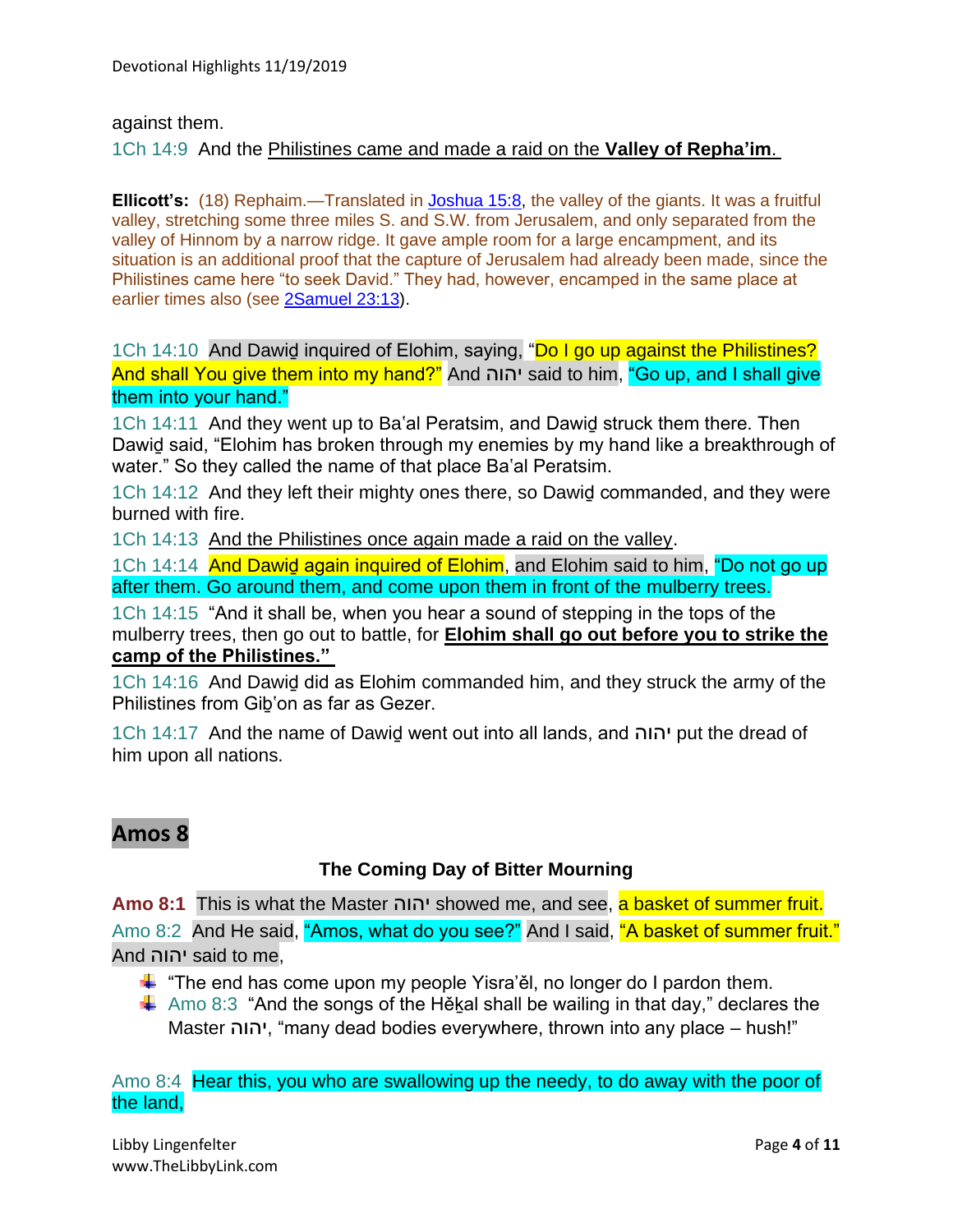#### Amo 8:5 saying,

- "When does the New *moon* pass so that we sell grain,
- $\downarrow$  and the Sabbath so that we trade our wheat,
- $\downarrow$  to make the ephah small and the shegel large,
- $\downarrow$  and to falsify the scales by deceit,
- $\uparrow$  Amo 8:6 to buy the poor for silver,
- $\downarrow$  and the needy for a pair of sandals,
- $\pm$  and sell the chaff of the wheat?"

The merchants were exploiting the people and had disregard for observing the new month and the Sabbath. Their focus was on making a deal; and making money at the expense of the poor and needy.

### Amo 8:7 **יהוה has sworn by the Excellency of Ya'aqoḇ**, "I shall never forget any of their works.

- $\ddot{*}$  Amo 8:8 "Shall the land not tremble for this, and everyone mourn who dwells in it?
- $\ddot{\bullet}$  And all of it shall swell like the River, heave and subside like the River of Mitsrayim.

YHWH sees all and is in control of all things.

### Amo 8:9 "And it shall be in that day," declares the Master יהוה,

- $\ddot{+}$  "that I shall cause the sun to go down at noon,
- $\downarrow$  and shall darken the earth on a day of brightness,
- $\overline{+}$  Amo 8:10 and shall turn your festivals into mourning,
- $\downarrow$  and all your songs into lamentation,
- $\ddot{+}$  and bring sackcloth on all loins,
- $\downarrow$  and baldness on every head,
- $\downarrow$  and shall make it like mourning for an only son,
- $\ddot{+}$  and its end like a day of bitterness.

Sometimes you do not know what you have, until it's gone. Israel would not only go hungry for bread; but for the word of YHWH.

#### Amo 8:11 "See, days are coming," declares the Master יהוה,

- $\ddot$  "that I shall send a hunger in the land, not a hunger for bread, nor a thirst for water, **but for hearing the Words of יהוה.**
- $\downarrow$  Amo 8:12 "And they shall wander from sea to sea, and from north to east they shall diligently search, seeking the Word of יהוה, but they shall not find it.<sup>a</sup> Footnote: <sup>a</sup> Jer\_5:13, Hos\_8:12, Eze\_34:3-10.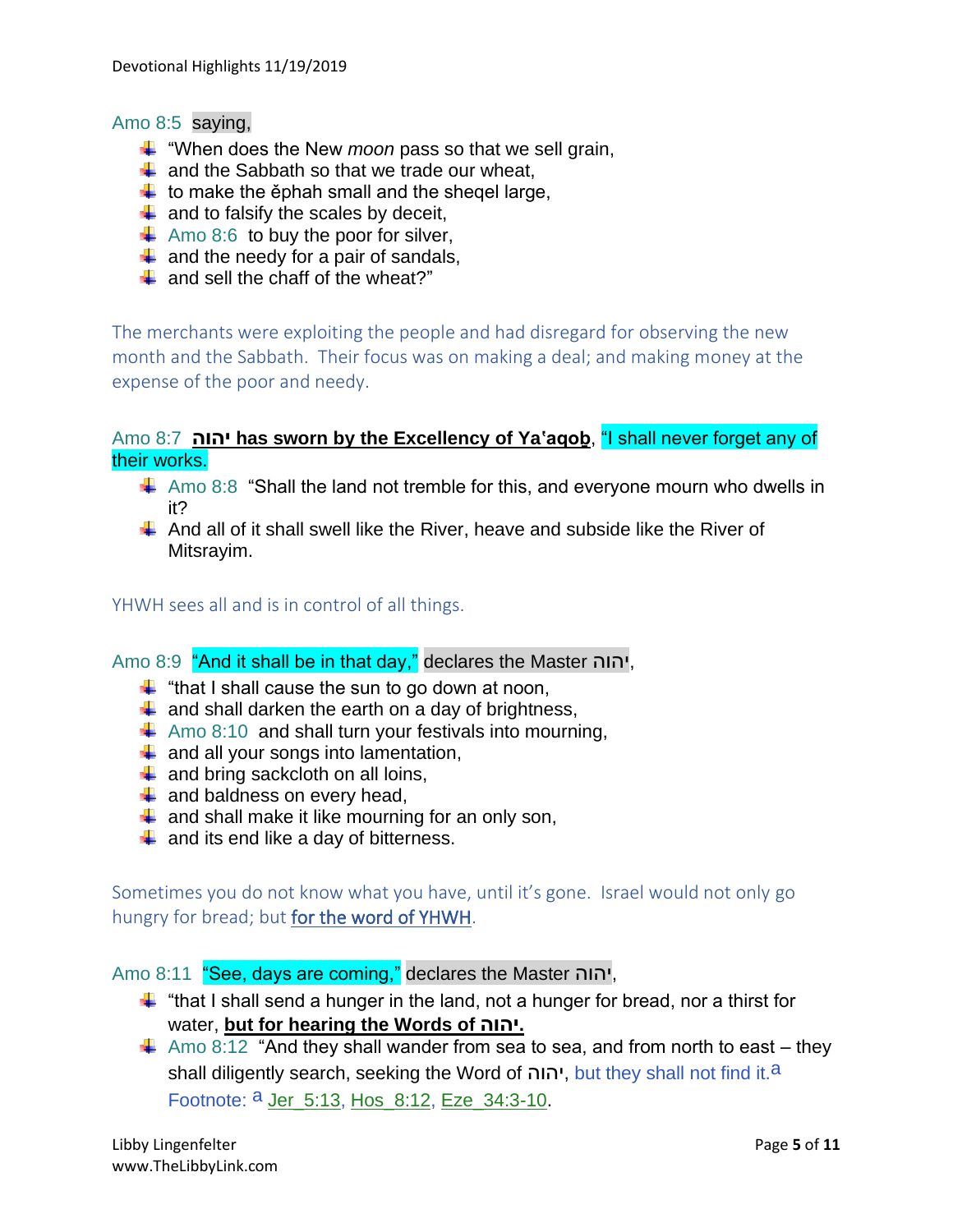- $\downarrow$  Amo 8:13 "In that day the beautiful maidens and strong young men shall faint from thirst,
- $\ddot{\bullet}$  Amo 8:14 those swearing by the quilt of Shomeron, who say, 'As your mighty one lives, O Dan!' and, 'As the way of Be'ěrsheḇa lives!' And they shall fall and never rise again."

## **James 1**

"**TSK Cross-reference Book of James Commentary**: James, the son of Alphaeus, the brother of Jacob, and the **near relation of our Lord**, called also James the Less, probably because he was of lower stature, or younger, than the other James, the son of Zebedee, is generally allowed to be the writer of this Epistle; and the few that have doubted this have assigned very slight reasons for their dissent, and advanced very weak arguments on the other side. It is recorded in ecclesiastical history, and the book of the Acts of the Apostles confirms the fact, that he generally resided at Jerusalem, superintending the churches in that city, and in the neighboring places, to the end of his life, which was terminated by martyrdom about A.D. 62. This epistle appears to have been written but a short time before his death; and it is probable that the sharp rebukes and awful warnings given in it to his countrymen excited that persecuting rage which terminated his life."… (excerpt)

Though there are differences of opinions on who wrote the Book of James, the scales seem to tip more in the favor of James the brother of Yahusha, also called 'James the Less'. Verse one makes it clear that whichever James it was, he was a servant of Yahusha HaMashiach, and he was writing to the twelve tribes that had been dispersed. This means, that his words are a direct message to us; for we as believers in Yahusha HaMashiach are the remnant that make up the twelve tribes that have been dispersed throughout the ages around the world; and those grafted in.

He wastes no time in getting to the point about dealing with persecution for one's faith.

### **Greeting**

**Jas 1:1** Ya'aqoḇ, a servant of Elohim and of the Master יהושע Messiah, to the twelve tribes who are in the dispersion: Greetings.

### **Testing of Your Faith**

Jas 1:2 My brothers, count it all joy when you fall into various trials,

Jas 1:3 knowing that the proving of your belief works endurance.

Jas 1:4 And let endurance have a perfect work, so that you be perfect and complete, lacking in naught.

Jas 1:5 If any of you lacks wisdom, let him ask of Elohim, who gives to all generously and without reproach, and it shall be given to him.

Jas 1:6 But he should ask in belief, not doubting, for he who doubts is like a wave of the sea driven and tossed by the wind.

Jas 1:7 For that man should not think that he shall receive whatever from the Master –

Jas 1:8 he is a double-minded man, unstable in all his ways.

Jas 1:9 And let the lowly brother boast in his exaltation,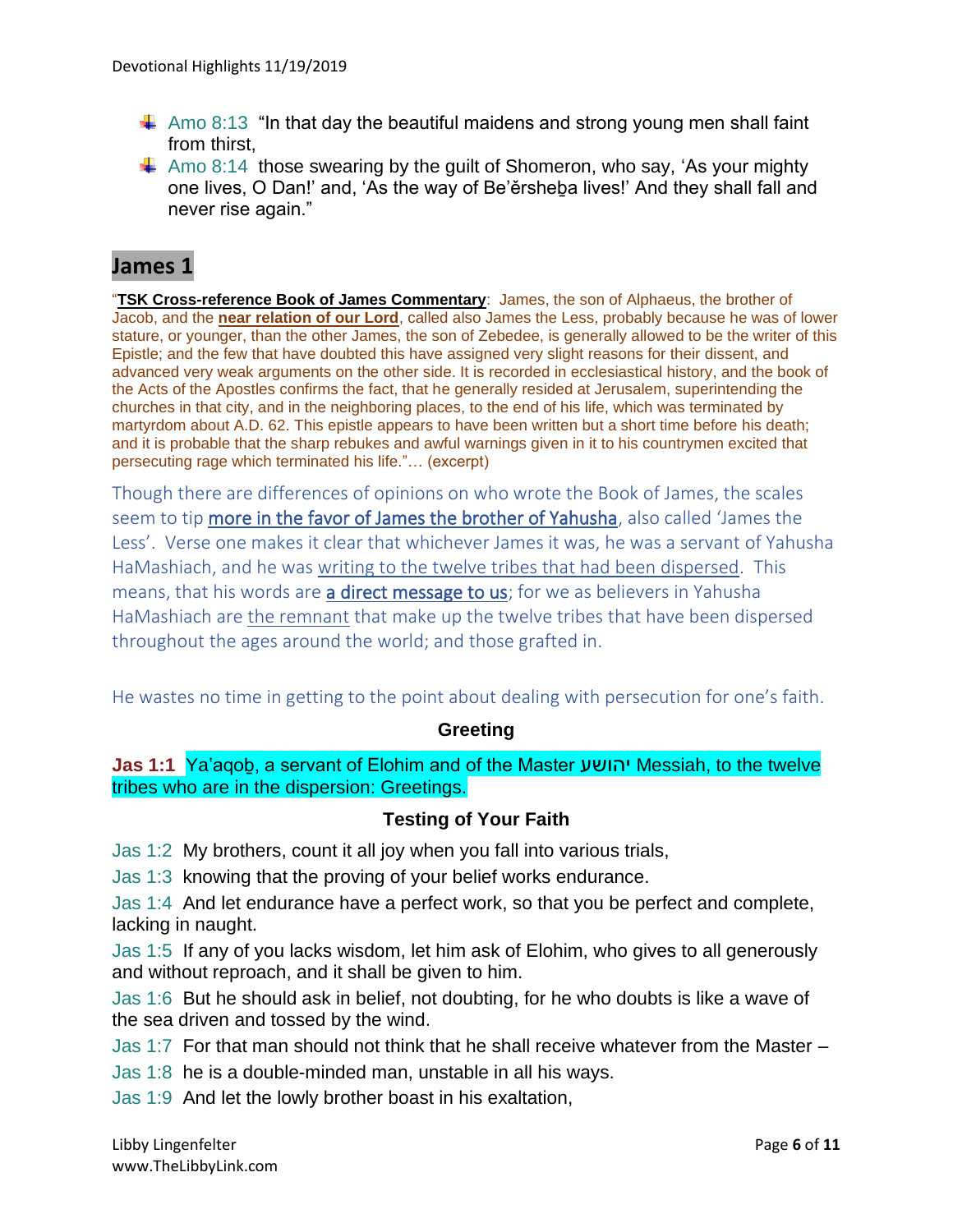Jas 1:10 but the rich in his humiliation, because as a flower of the field he shall pass away.

Jas 1:11 For the sun rose with burning heat, and withered the grass, and its flower fell, and its pretty appearance perished. So also the rich man shall fade away in his ways.

Jas 1:12 **Blessed is the man who does endure trial, for when he has been proved, he shall receive the crown of life which the Master has promised to those who love Him.**

Jas 1:13 Let no one say when he is enticed, "I am enticed by Elohim," for Elohim is not enticed by evil *matters*, and He entices no one.

Jas 1:14 But each one is enticed when he is drawn away by his own desires and trapped.

Jas 1:15 Then,

- $\downarrow$  when desire has conceived, it gives birth to sin.
- $\downarrow$  And sin, when it has been accomplished, brings forth death.

Jas 1:16 Do not go astray, my beloved brothers.

Jas 1:17 Every good gift and every perfect gift is from above, coming down from the Father of lights, with whom there is no change, nor shadow of turning.<sup>a</sup> Footnote: <sup>a</sup>See Mal\_3:6.

Jas 1:18 Having purposed it, He brought us forth by the Word of truth, for us to be a kind of first-fruits of His creatures.

### **Hearing and Doing the Word**

Jas 1:19 So then, my beloved brothers, let every man be

- $\ddot{\bullet}$  swift to hear.
- $\downarrow$  slow to speak,
- $\frac{1}{2}$  slow to wrath,

Jas 1:20 **for the wrath of man does not work the righteousness of Elohim.**

Jas 1:21 Therefore put away all filthiness and overflow of evil, and receive with meekness the implanted Word, b which is able to save your lives. Footnote: bSee Mat 13:4-23.

Jas 1:22 And become doers of the Word, and not hearers only, <sup>c</sup> deceiving yourselves. Footnote: cSee Mat\_7:24-27, Luk\_6:46-49, Luk\_8:21, Rom\_2:13, Heb\_4:11, Rev\_22:14.

Jas 1:23 Because if anyone is a hearer of the Word and not a doer, he is like a man who looks at his natural face in a mirror,

Jas 1:24 for he looks at himself, and goes away, and immediately forgets what he was like.

Jas 1:25 But he that looked into the perfect Torah, that of freedom,  $d$  and continues in it, not becoming a hearer that forgets, but a doer of work, this one shall be blessed in his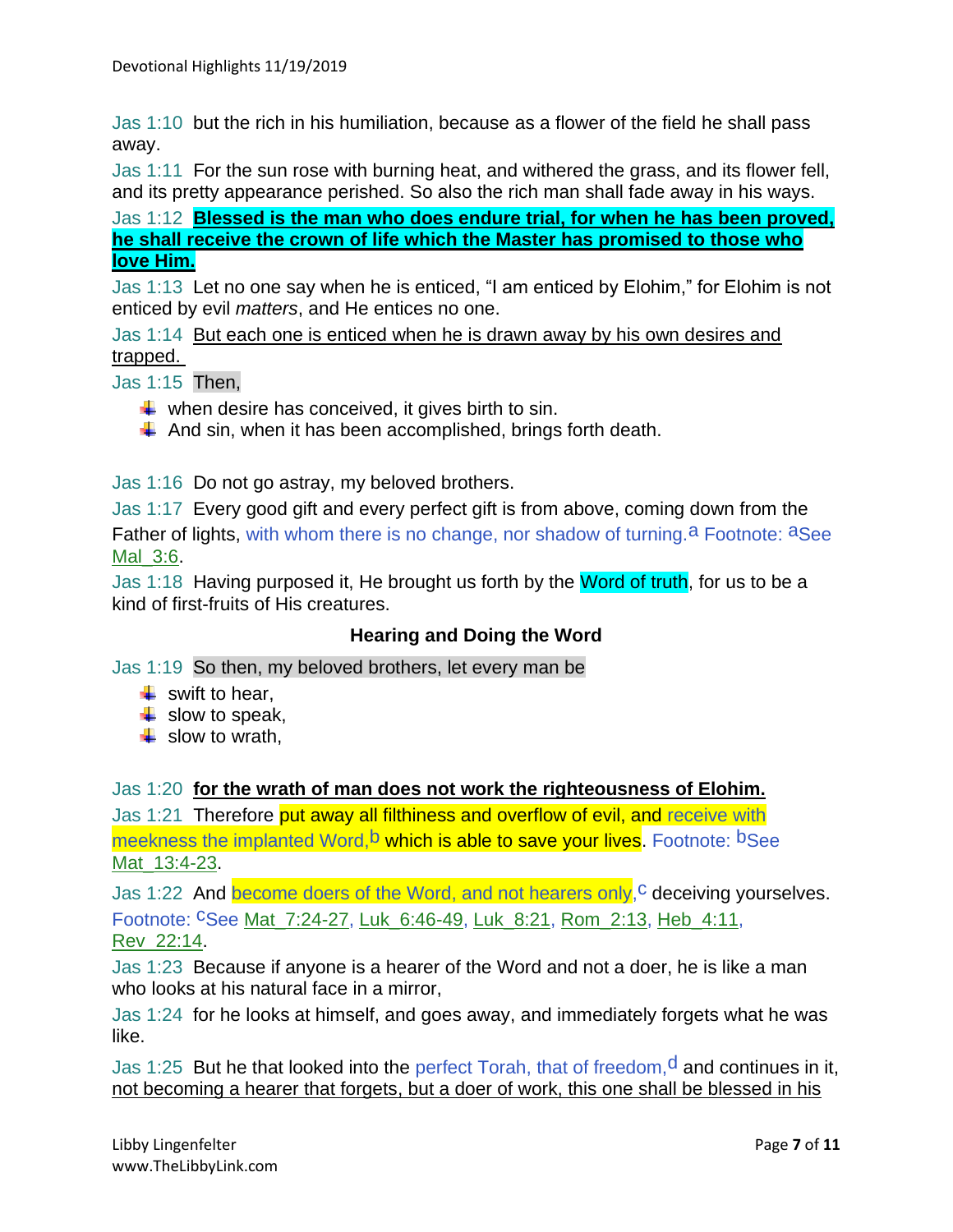## doing *of the Torah*. Footnote: dSee Jas\_2:12.

Jas 1:26 If anyone among you thinks he is religious, and does not bridle his tonque but deceives his own heart, this one's religion is worthless.

Jas 1:27 Clean and undefiled religion before the Elohim and Father is this:

- $\downarrow$  to visit orphans and widows in their affliction,
- $\downarrow$  and to keep oneself unstained from the world.

Thinking – Believing – Becoming – the battle begins in the mind; our thoughts. We should take every thought captive to see if it if from YHWH; from the enemy; or from our own fleshly desire. We should have the mind of Yahusha; do the will of YHWH; and be doers of His Word and not fulfill the lust of the flesh; the lust of the eyes; and the pride of life.

- $\downarrow$  He shares if anyone lacks wisdom, let Him ask YHWH for it; but not to ask in doubt but in belief.
- $\downarrow$  He shares that we should boast in Him and not the things of this world that are fading away along with the riches therein.
- $\downarrow$  Do not go astray. Stand fast.
- $\ddot{+}$  Be swift to hear; slow to speak; and slow to wrath; for wrath does not work the righteousness of Elohim.
- $\downarrow$  Put away all filthiness and the overflow of evil; receive His Word that gives life!
- $\overline{\phantom{a}}$  Become doers of the Word and not hearers only. Doing His Word is much more challenging. He says not to deceive ourselves into thinking just by hearing the Word; we have 'arrived'. No, by doing His Word; we show the world we truly are a new creation and we remember it is no longer we that live but Yahusha HaMashiach that lives in us.
- When one achieves 'doing' Covenant Torah, one is blessed.
- $\downarrow$  Work diligently to think before speaking! Bridling the tongue is a lesson we will always try to achieve and improve on.
- $\downarrow$  Then James defines clean and undefiled religion before Elohim:
	- o Jas 1:27 Clean and undefiled religion before the Elohim and Father is this: **to visit orphans and widows in their affliction,** *and* **to keep oneself unstained from the world**.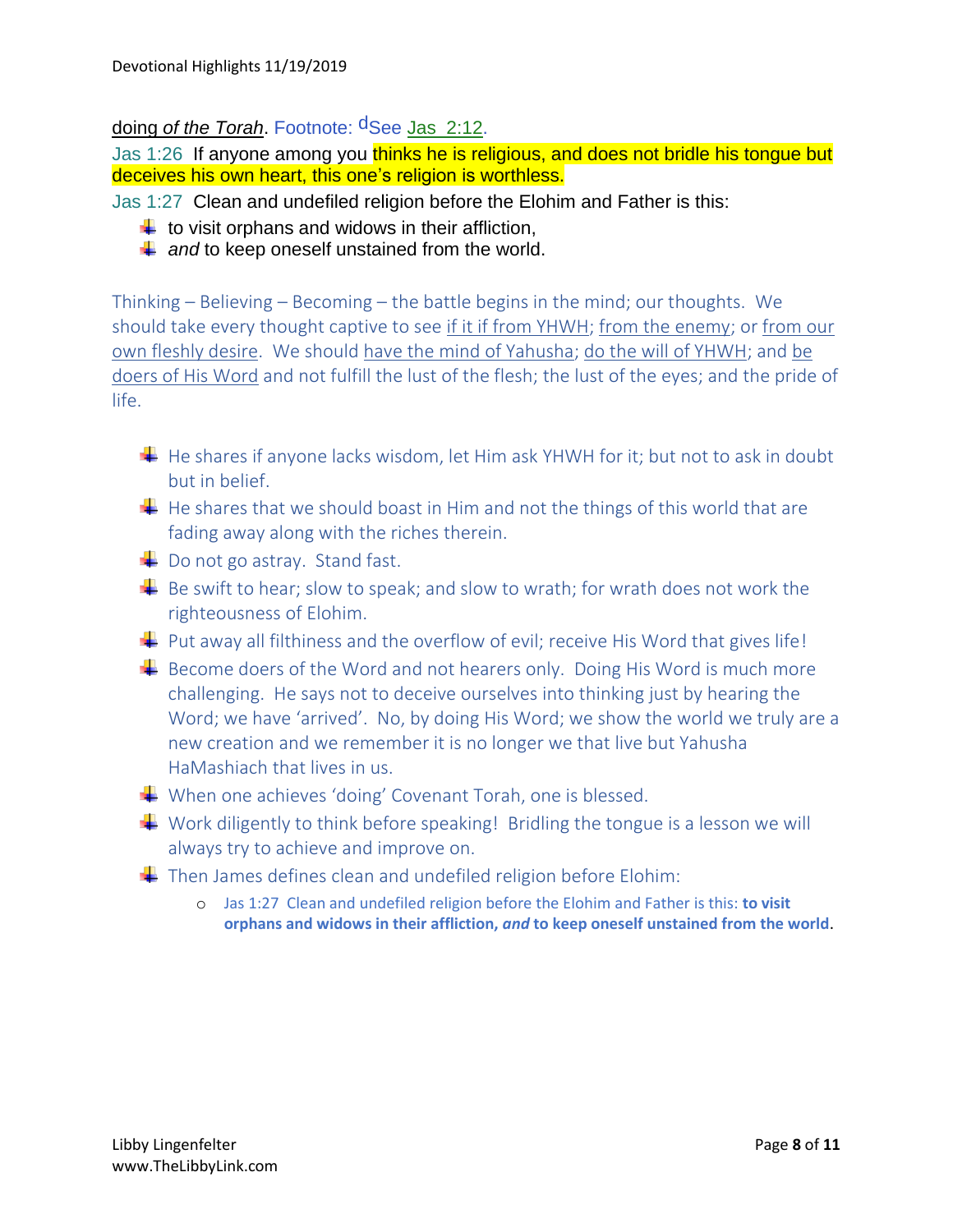# **Luke 3**

John the Immerser begins his 'wilderness witness' by the Jordan. The temple system had become corrupt and the ones 'NOT 'best' qualified' placed into positions. It was John, the Immerser, that exuded all the qualifications of the true High Priest. He relegated himself to the wilderness due to that temple corruption. To attest to John being the best qualified as High Priest, the word of Elohim came to him, the son of Zekaryah, and NOT to those serving as High Priest in the temple.

#### **John the Baptist Prepares the Way**

**Luk 3:1** And in the fifteenth year of the reign of Tiberius Caesar, when Pontius Pilate was governor of Yehudah, and Herodes district ruler of Galil, and his brother Philip district ruler of Yetur and the country of Trachonitis, and Lusanias district ruler of Abilene,

Luk 3:2 Ḥanan and Qayapha being high priests, the word of Elohim came to Yoḥanan the son of Zekaryah in the wilderness.

Luk 3:3 And he went into all the neighborhood of the Yarděn, proclaiming an immersion of repentance for the forgiveness of sins,

Luk 3:4 as it has been written in the book of the words of Yeshayahu the prophet, saying, **"A voice of one crying in the wilderness, 'Prepare the way of יהוה, make**  His paths straight.<sup>a</sup> Footnote: <sup>a</sup>Also see Joh 1:23.

Luk 3:5 **'Every valley shall be filled and every mountain and hill shall be made low, and the crooked shall become straight, and the rough become smooth ways,** Luk 3:6 **and all flesh shall see the deliverance of Elohim.' "** Isa\_40:3-5.

John has words of repentance for several different groups of people. He encourages repentance and to bear good fruit before it is too late.

- 1. He addressed the crowds as a brood of adders believing they could rely on their lineage to Abraham. He also expresses urgency with his words by saying the axe is already laid at the root of the trees.
- 2. To tax collectors
- 3. To soldiers

Luk 3:7 He said therefore to the crowds that came out to be immersed by him, "Brood of adders, who warned you to flee from the wrath to come?

Luk 3:8 "Therefore bear fruit worthy of repentance, and do not begin to say to yourselves, 'We have Aḇraham as our father.' For I say to you that Elohim is able to raise up children to Aḇraham from these stones.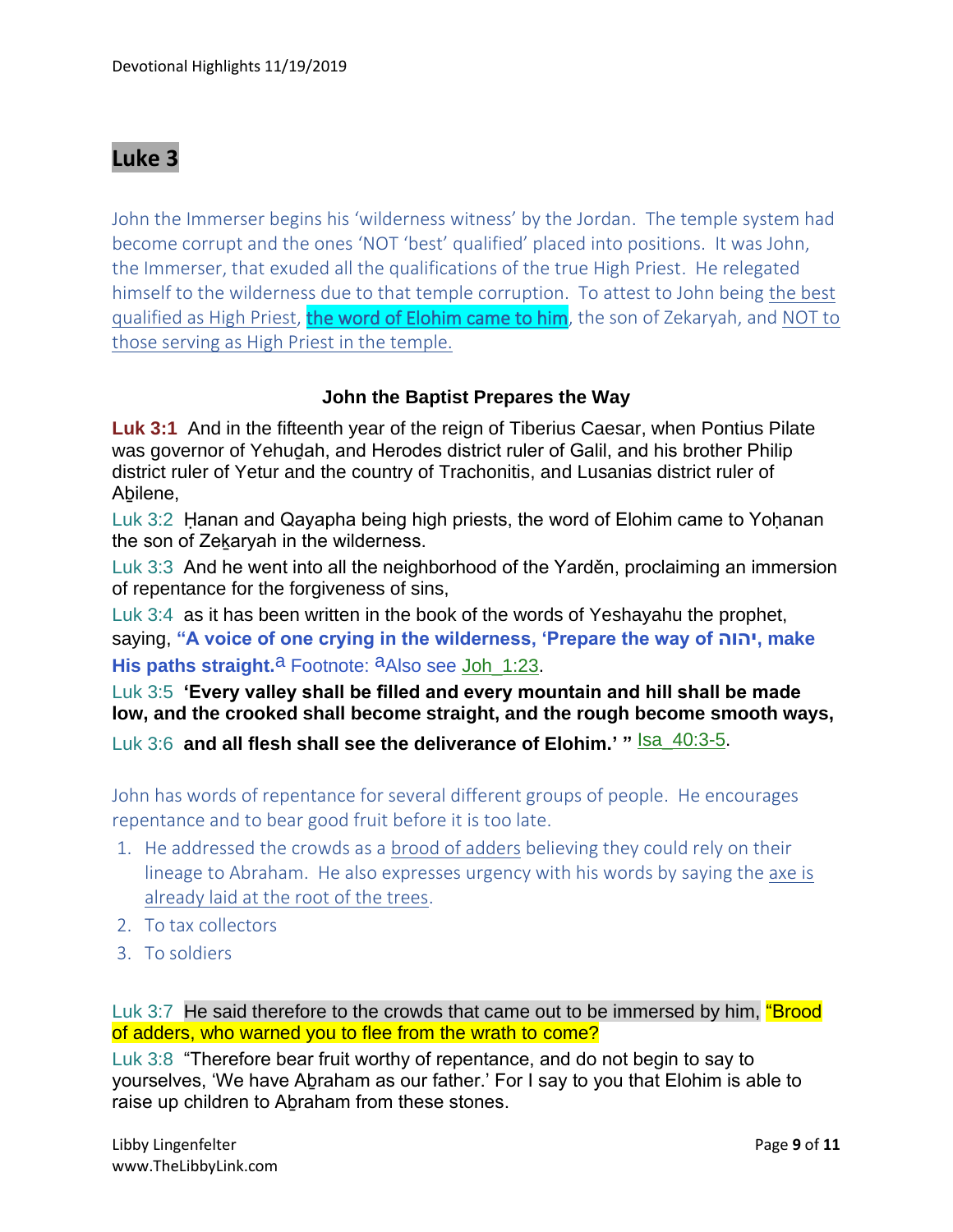Luk 3:9 "And even now the axe is laid to the root of the trees. Therefore every tree that does not bear good fruit is cut down and thrown into the fire."

Luk 3:10 And the crowds asked him, saying, "What, then, shall we do?"

Luk 3:11 And answering He said to them,

- $\ddot{\text{+}}$  "Let him who has two undergarments share with him who has none,
- $\frac{1}{\sqrt{2}}$  and let him who has food do likewise."

Luk 3:12 And tax collectors also came to be immersed, and said to him, "Teacher, what shall we do?"

Luk 3:13 And he said to them, "Collect no more than what is appointed for you."

Luk 3:14 And soldiers also asked him, saying, "And what shall we do?"

 $\ddot{+}$  And he said to them, "Do not intimidate anyone or accuse falsely, and be satisfied with your pay."

Luk 3:15 But as the people were in expectation, and all were reasoning in their hearts about Yohanan, whether he was the Messiah or not,

Luk 3:16 Yohanan answered, saying to them all,

- $\ddot{\phantom{1}}$  "I indeed immerse you in water, but One mightier than I is coming, whose sandal straps I am not worthy to loosen. He shall immerse you in the Set-apart Spirit and fire.
- $\ddot{\phantom{1}}$  Luk 3:17 "His winnowing fork is in His hand, and He shall thoroughly cleanse His threshing-floor, and gather the wheat into His storehouse, but the chaff He shall burn with unquenchable fire."

John makes it clear that One was coming greater than he whose sandal strap he was not worthy to loosen. Taking off one's sandals before another signified transference of authority. It was clear, that John wouldn't even think about touching Yahusha's authority and rule!

We see the analogy of another threshing floor in these verses. Yahusha holds the winnowing fork to gather the wheat into His storehouse and to burn the chaff.

Luk 3:18 And urging with many other *words*, he brought the Good News to the people. Luk 3:19 And Herodes the district ruler, being convicted by him concerning Herodias his brother Philip's wife, and for all the wicked deeds which Herodes did,

Luk 3:20 added this also to them all  $-$  he locked up Yoḥanan in prison.